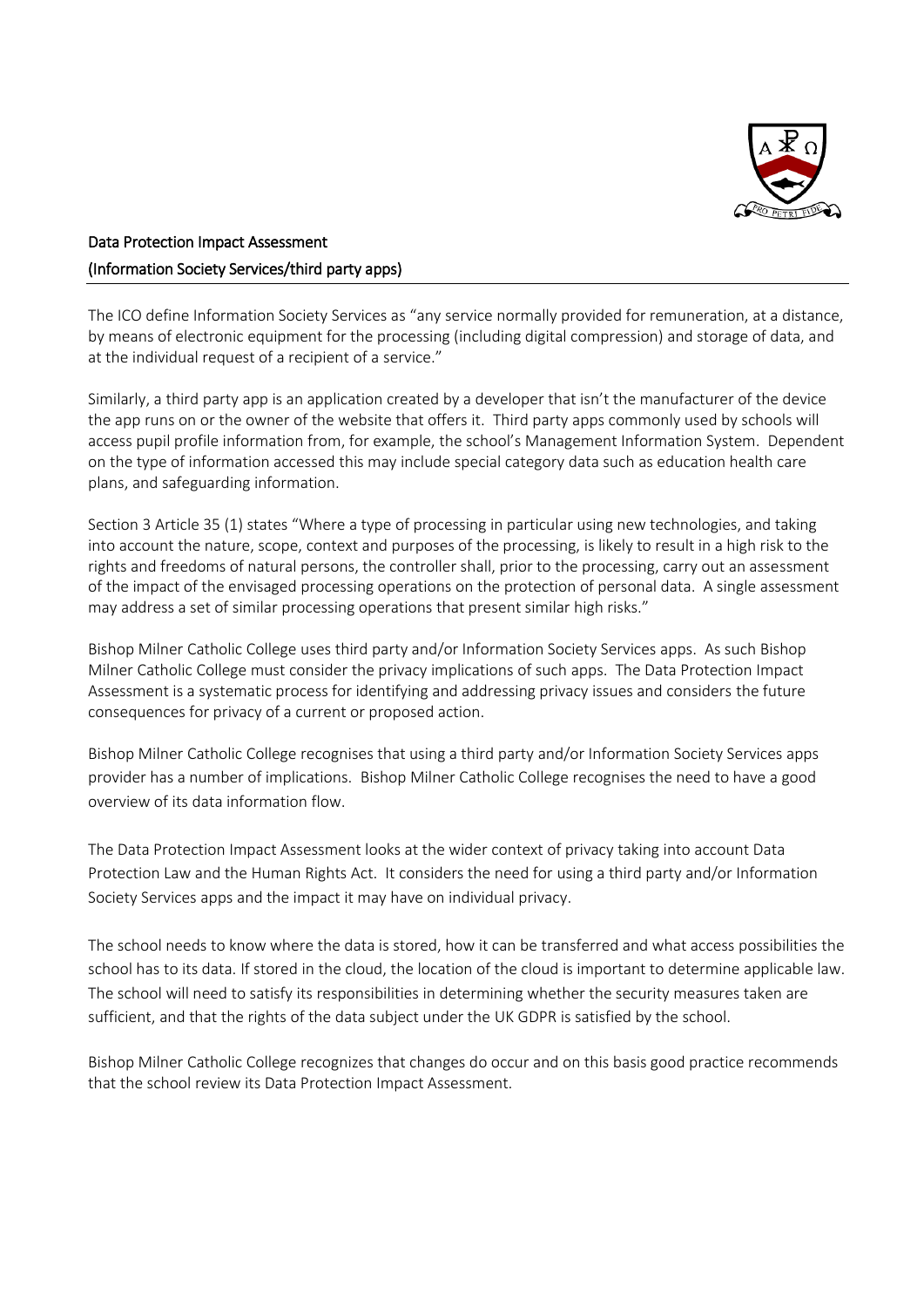A Data Protection Impact Assessment will typically consist of the following key steps:

- 1. Identify the need for a DPIA.
- 2. Describe the information flow.
- 3. Identify data protection and related risks.
- 4. Identify data protection solutions to reduce or eliminate the risks.
- 5. Sign off the outcomes of the DPIA.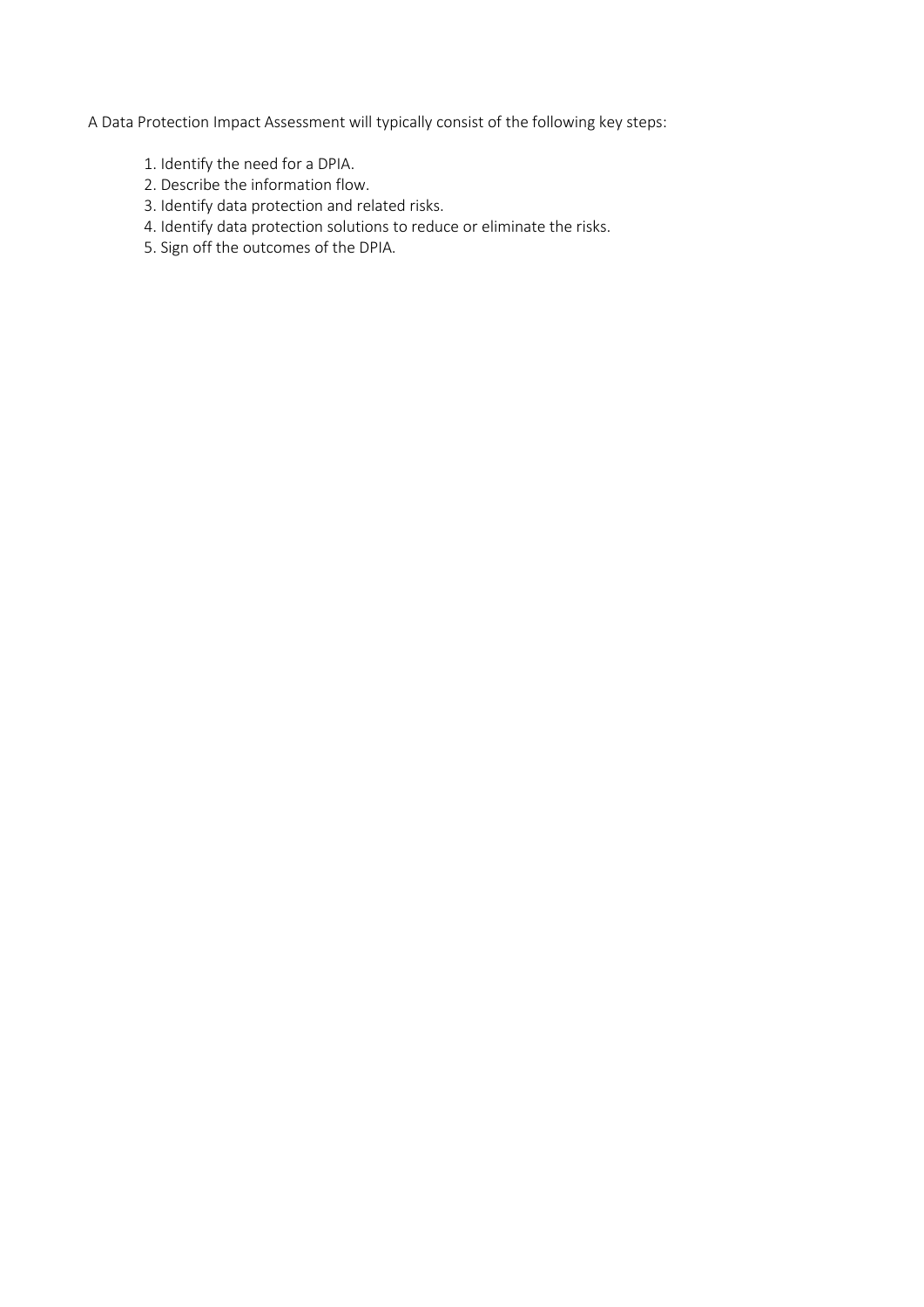| Contents |  |
|----------|--|
|          |  |
|          |  |
|          |  |
|          |  |
|          |  |
|          |  |
|          |  |
|          |  |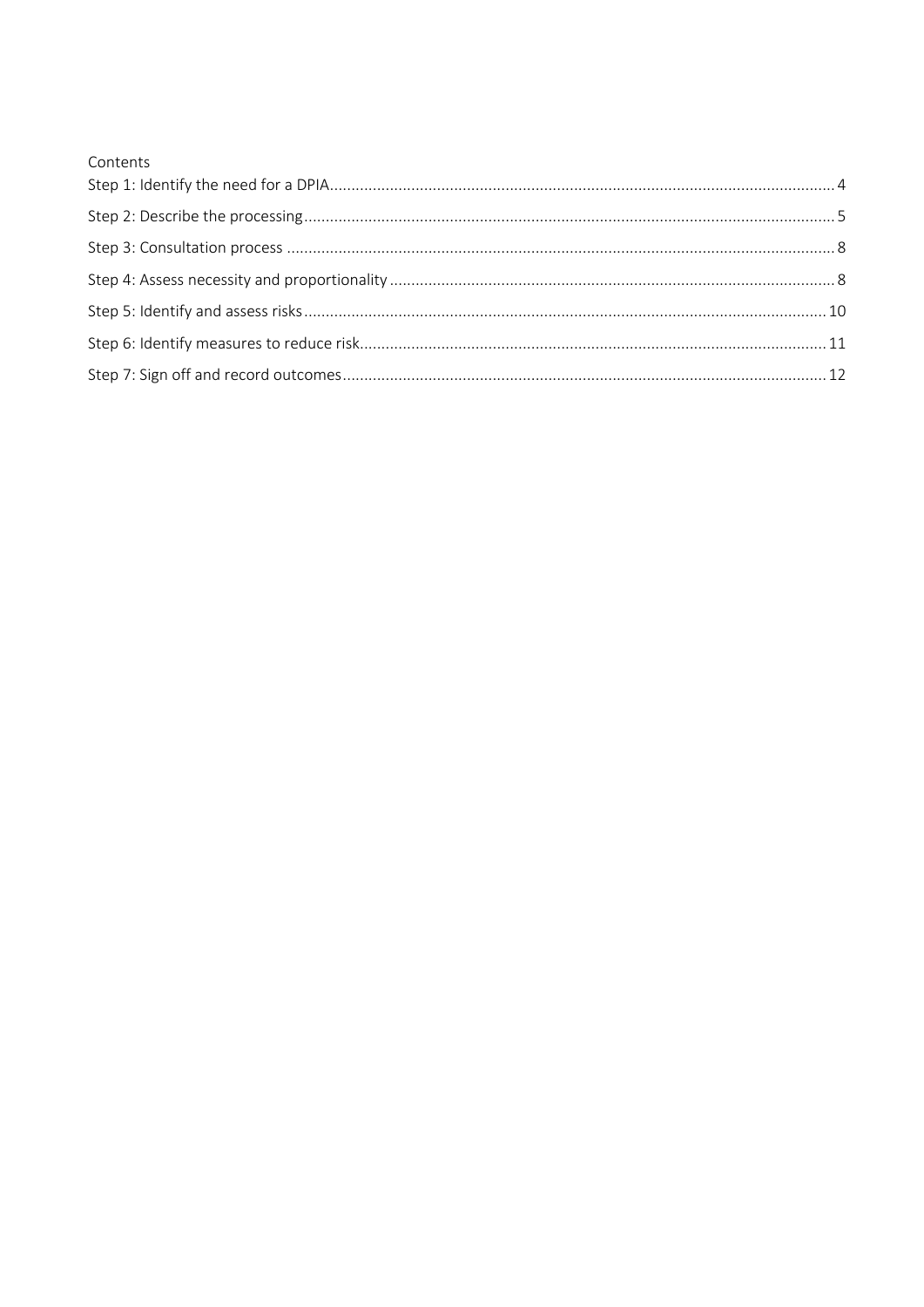<span id="page-3-0"></span>Explain broadly what project aims to achieve and what type of processing it involves. You may find it helpful to refer or link to other documents, such as a project proposal. Summarise why you identified the need for a DPIA.

What is the aim of the project? – The use of the third party and/or Information Society Services app will enhance the educational experience, deliver a cost effective solution, and help meet the needs of the business.

Bishop Milner Catholic College will undertake the following processes:

- 1. Collecting personal data
- 2. Recording and organizing personal data
- 3. Structuring and storing personal data
- 4. Copying personal data
- 5. Retrieving personal data
- 6. Deleting personal data

By opting for a third party and/or Information Society Services app the school aims to achieve the following:

- 1. Scaleability
- 2. Reliability
- 3. Management
- 4. Delivery at a potentially lower cost
- 5. Supports mobile access to data securely
- 6. Update of documents in real time (where applicable)
- 7. Good working practice, i.e. security of access [School to insert any other reasons as appropriate]

There are numerous third party apps used by schools. They provide learning platforms which can be pupil specific, providing lesson plans for marking and tracking progress. They can also identify learning needs of pupils, using adaptive learning for students to learn at their own pace. Some apps may provide information for parents on their child's educational strengths and weaknesses.

Information Society Services apps are invariably web based and use personal data to set up individual log ins.

The third party app and/or Information Society Service provider cannot do anything with the school's data unless they have been instructed by the school. The schools Privacy Notice will be updated especially with reference to the third party and/or Information Society Service.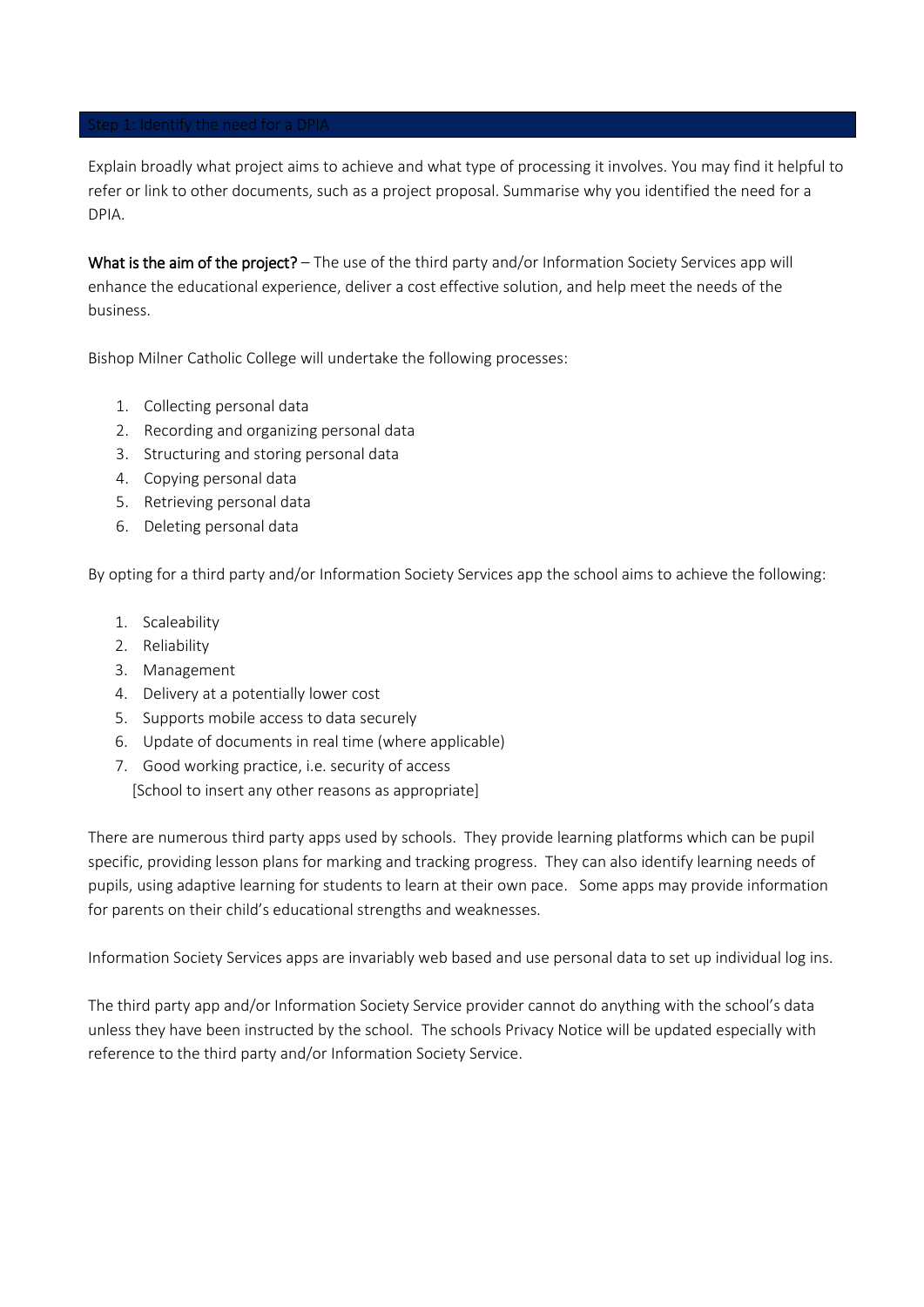The Privacy Notices (pupil and workforce) for the school provides the legitimate basis of why the school collects data.

How will you collect, use, store and delete data? - The information collected by the school is retained on the school's computer systems. The information is retained according to the school's Data Retention Policy.

What is the source of the data? – Pupil information is collected via registration forms when pupils join the school, pupil update forms the school issue at the start of the year, Common Transfer File (CTF) or secure file transfer from previous schools. Pupil information also includes classroom work, assessments and reports.

Will you be sharing data with anyone? – Bishop Milner Catholic College routinely shares pupil information with relevant staff within the school, schools that the pupil attends after leaving, the Local Authority, the Department for Education, Health Services, Learning Support Services, Management Information Systems and various third party Information Society Services applications.

What types of processing identified as likely high risk are involved?  $-$  In the scenario of cloud based solutions the transferring of personal data from the school to the cloud. Storage of personal data in the Cloud

Describe the scope of the processing: what is the nature of the data, and does it include special category or criminal offence data? How much data will you be collecting and using? How often? How long will you keep it? How many individuals are affected? What geographical area does it cover?

What is the nature of the data? – Pupil data relates to personal identifiers and contacts (such as name, unique pupil number, contact details and address). This may also include date of birth, country of birth, free school meal eligibility. Other information collected may include attendance, assessment, and attainment information. The school may also obtain data on parents/guardians/carers including their name, address, telephone number and e-mail address.

Special Category data? – Some of the personal data collected falls under the UK GDPR special category data. This includes race; ethic origin; religion; Children Looked After, Special Education Needs, biometrics; and health. These may be contained in the Single Central Record, and the school's management information system.

How much data is collected and used and how often? – Personal data is collected for all pupils.

How long will you keep the data for? – Consider the data retention period as outlined in the IRMS Information Management Toolkit for Schools and within the School's Data Retention Policy

Scope of data obtained? - pupils, workforce, governors, volunteers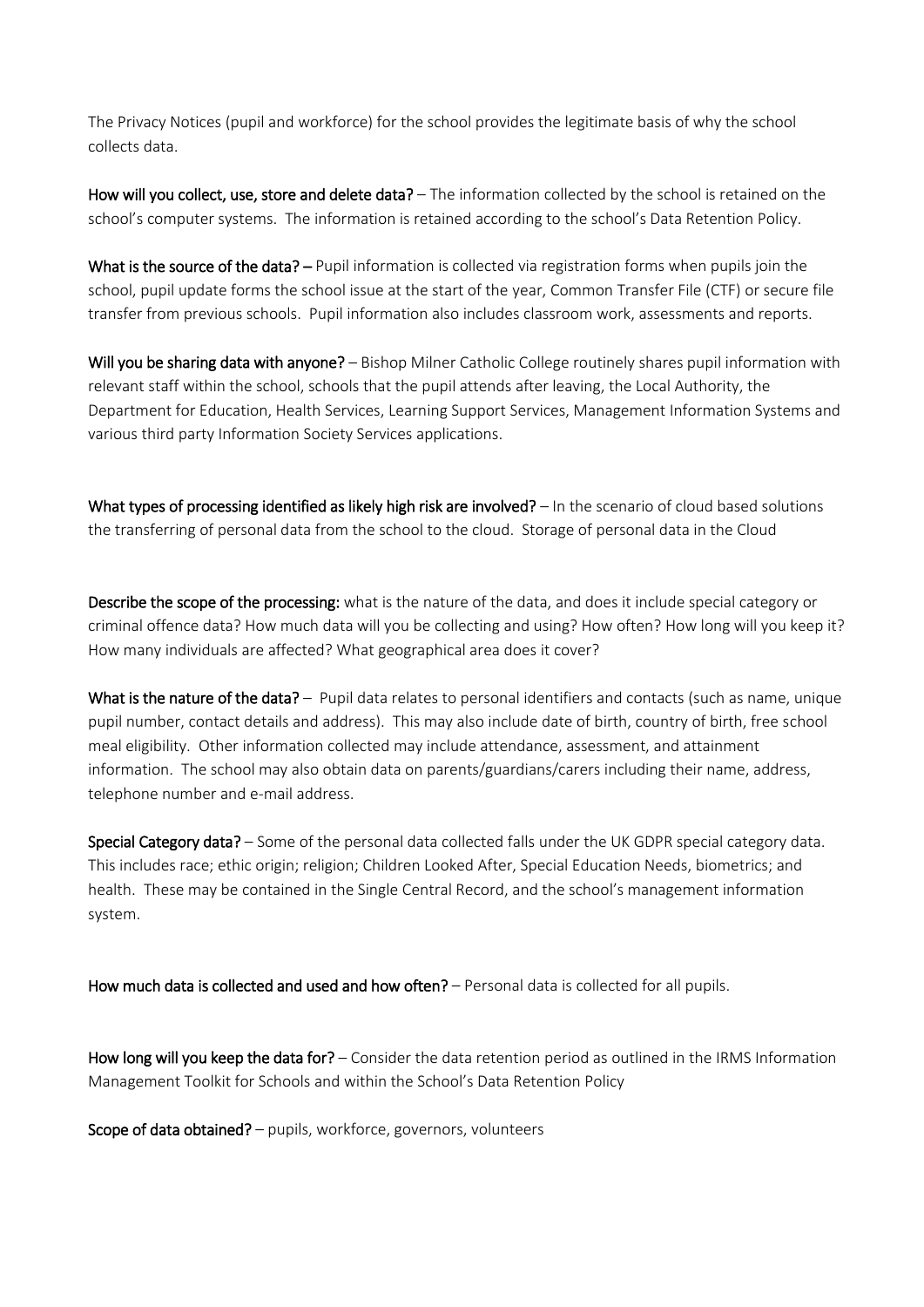The school provides education to its students with staff delivering the National Curriculum

What is the nature of your relationship with the individuals? – Bishop Milner Catholic College collects and processes personal data relating to its pupils and parents to manage the parent/pupil relationship.

Through the Privacy Notice (Pupil) Bishop Milner Catholic College is committed to being transparent about how it collects and uses data and to meeting its data protection obligation.

How much control will they have? – Access to the files will be controlled by username and password. If cloud based the provider hosting the data will not be accessing it without the expression permission of [insert Name of School].

The school will be able to upload personal data from its PC for the data to be stored remotely by a service provider. Any changes made to files are automatically copied across and immediately accessible from other devices the school may have.

Do they include children or other vulnerable groups? – Personal data will relate to pupils attending the school. If located in the school appropriate password permissions would be insitu. If a cloud service provider then access controls would be put in place.

Bishop Milner Catholic College recognises that moving to a cloud based solution raises a number of UK General Data Protection Regulations issues as follows:

- **ISSUE:** Information Society Service will be storing personal data including sensitive information RISK: There is a risk of uncontrolled distribution of information to third parties. MITIGATING ACTION: Consider the use of an authentication process, for example, using a username and password system, cloud users must each have their own accounts
- **ISSUE:** Lawful basis for processing personal data RISK: UK GDPR non-compliance MITIGATING ACTION: School has included the Information Society Service apps in its Privacy Notice (Pupil), (Workforce), and (Governors and Volunteers) which identifies the lawful basis for processing personal data

## **ISSUE: Data Ownership**

RISK: UK GDPR non-compliance

MITIGATING ACTION: The school maintains ownership of the data. In terms of disclosure third party apps will not release the information to any third party unless the request is subject to legal obligation without obtaining the express written authority of the school who provided the information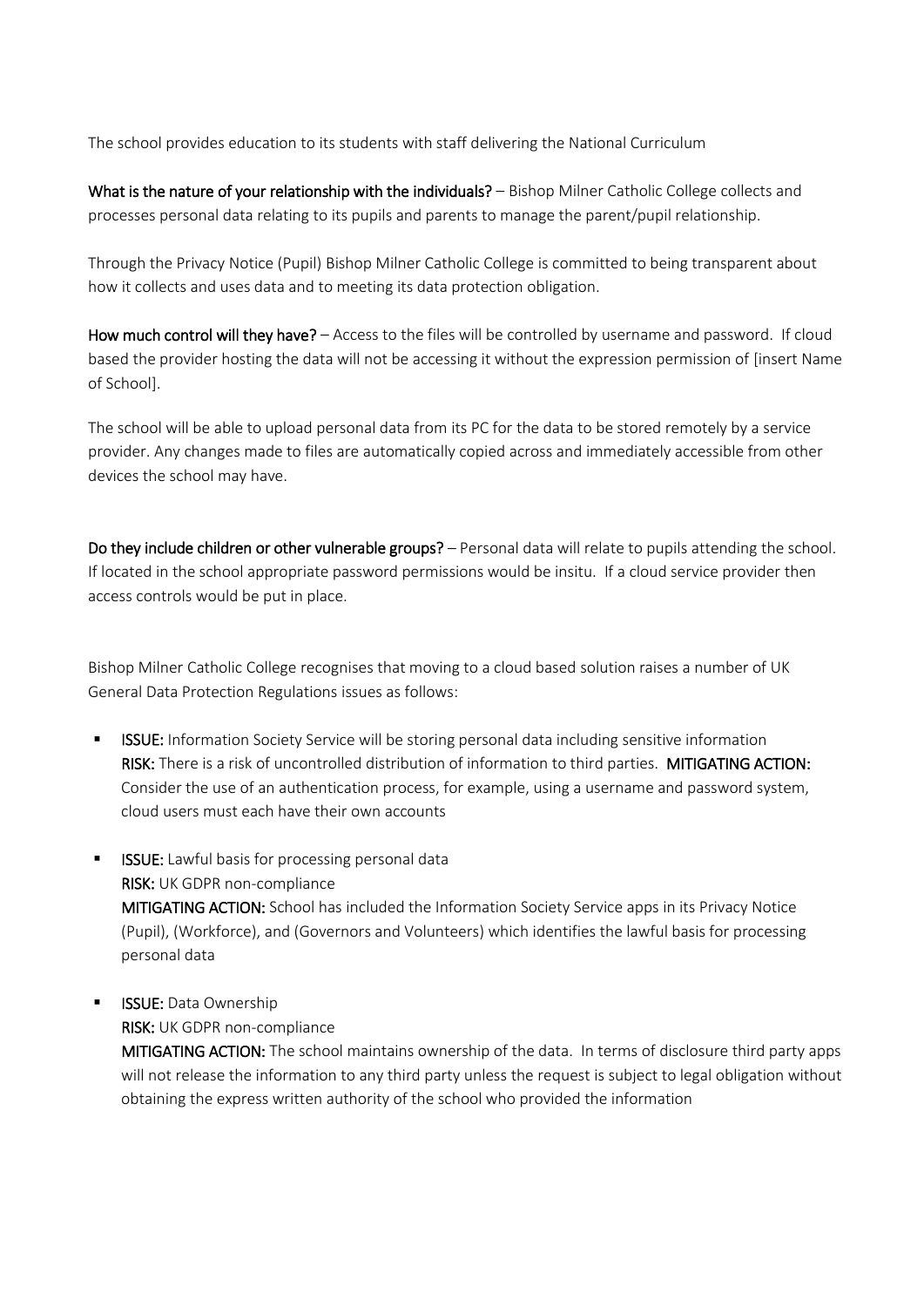**ISSUE: Data Retention** 

RISK: UK GDPR non-compliance

MITIGATING ACTION: School to take into consideration backups and if the data is stored in multiple locations and the ability to remove the data in its entirety

- **ISSUE:** Responding to a Data Breach RISK: UK GDPR non-compliance MITIGATING ACTION: The school will recognize the need to define in their contract a breach event and procedures for notifying the school and the school managing it
- **■** ISSUE: Third party processor and privacy commitments respecting personal data, i.e. the rights of data subjects

RISK: The school is unable to exercise the rights of the individual

MITIGATING ACTION: Information Society Services app will need to provide the technical capability to ensure the school can comply with such requests. This may be included as part of the contract

- **E** ISSUE: Post Brexit RISK: UK GDPR non-compliance MITIGATING ACTION: What does the third party processor intend to do to allow data processing in the UK to remain compliant
- **ISSUE:** Subject Access Requests RISK: The school must be able to retrieve the data in a structured format to provide the information to the data subject

MITIGATING ACTION: Providers will need to provide the technical capability to ensure the school can comply with a data subject access requests. This may be included as part of the contract

**ISSUE:** Security of Privacy

RISK: UK GDPR non-compliance

MITIGATING ACTION: The school must assess what kind of security and privacy measures are in place. Cloud providers can demonstrate compliance through a DPIA, being ISO 27001 certified, etc

If cloud based the following applies

- ISSUE: Transfer of data between the school and the cloud RISK: Risk of compromise and unlawful access when personal data is transferred. MITIGATING ACTION: Encryption ensures data 'in transit' between endpoints should be secure and protected from interception. This can be achieved by using an encrypted protocol or other secure methods
- **ISSUE:** Cloud Architecture

RISK: The school needs to familiarise itself with the underlying technologies the cloud provider uses and the implications these technologies have on security safeguards and protection of the personal data stored in the cloud.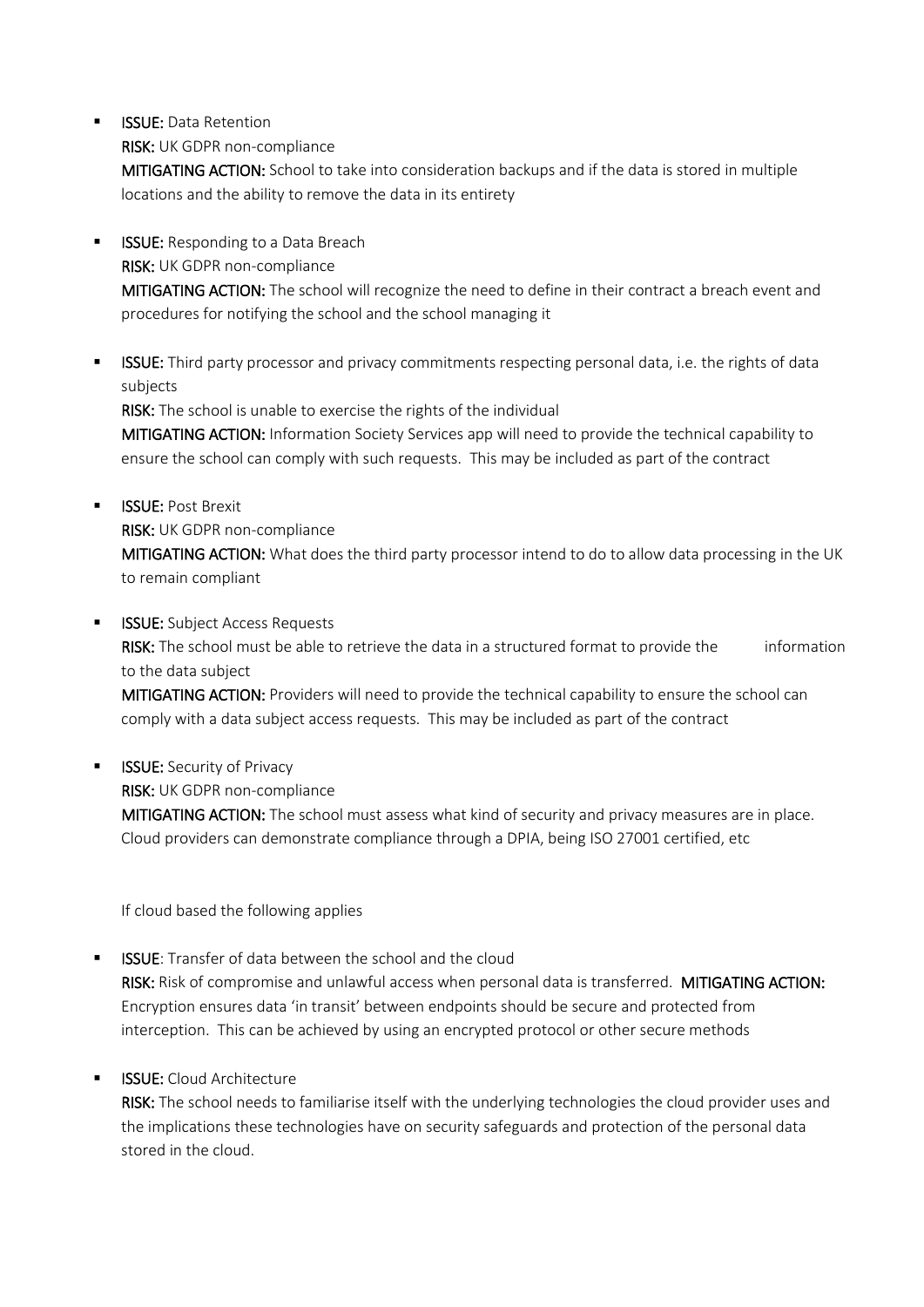MITIGATING ACTION: This should be monitored to address any changes in technology and its impact on data. The school should maintain ownership of the Cloud technologies used ensuring current and future technologies enable UK GDPR compliance

**EXECT:** Cloud solution and the geographical location of where the data is stored RISK: Within the EU, the physical location of the cloud is a decisive factor to determine which privacy rules apply. However, in other areas other regulations may apply which may not be Data Protection Law compliant

MITIGATING ACTION: To determine the privacy rules which apply based on the location of the cloud

**EXECT:** Cloud Service Provider and privacy commitments respecting personal data, i.e. the rights of data subjects

RISK: UK GDPR non-compliance

MITIGATING ACTION: It is advisable that the school tailor any contract to incorporate these privacy commitments

The school moving to a cloud based solution will realise the following benefits:

- **■** Scaleability
- Reliability
- Resilience
- Delivery at a potentially lower cost
- Supports mobile access to data securely
- Update of documents in real time
- <span id="page-7-0"></span>■ Good working practice, i.e. secure access to sensitive files

The views of senior leadership team and the Board of Governors will be obtained. Once reviewed the views of stakeholders will be taken into account

<span id="page-7-1"></span>The view of YourIG has also been engaged to ensure Data Protection Law compliance

The lawful basis for processing personal data is contained in the school's Privacy Notice (Pupil). The Legitimate basis includes the following:

- Childcare Act 2006 (Section 40 (2)(a)
- The Education Reform Act 1988
- Further and Higher Education Act 1992,
- Education Act 1994; 1998; 2002; 2005; 2011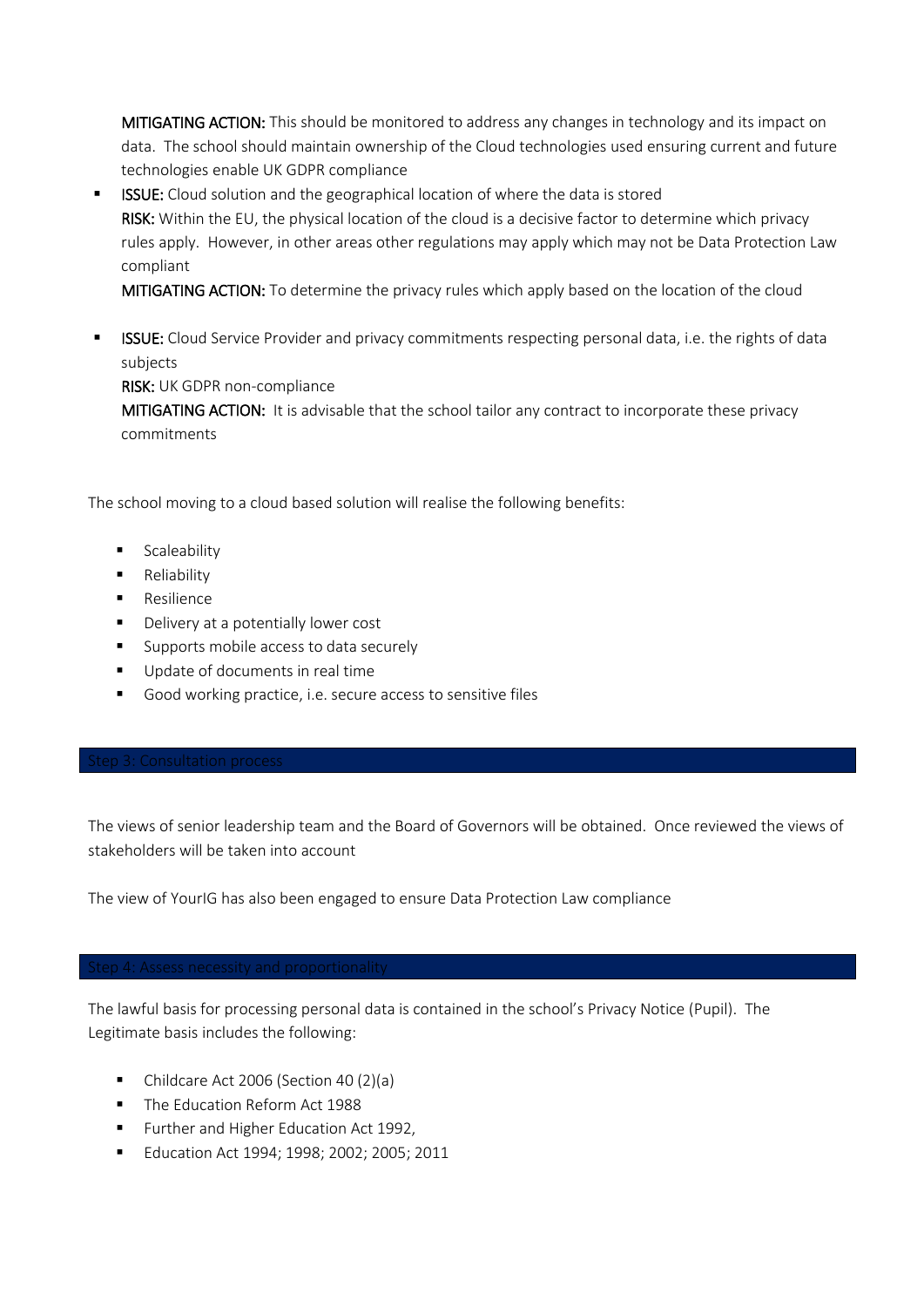- Health and Safety at Work Act
- Safeguarding Vulnerable Groups Act
- Working together to Safeguard Children Guidelines (DfE) [School to insert any other legitimate basis as appropriate]

The school has a Subject Access Request procedure in place to ensure compliance with Data Protection Law

The cloud based solution will enable the school to uphold the rights of the data subject? The right to be informed; the right of access; the right of rectification; the right to erasure; the right to restrict processing; the right to data portability; the right to object; and the right not to be subject to automated decision-making?

The school will continue to be compliant with its Data Protection Policy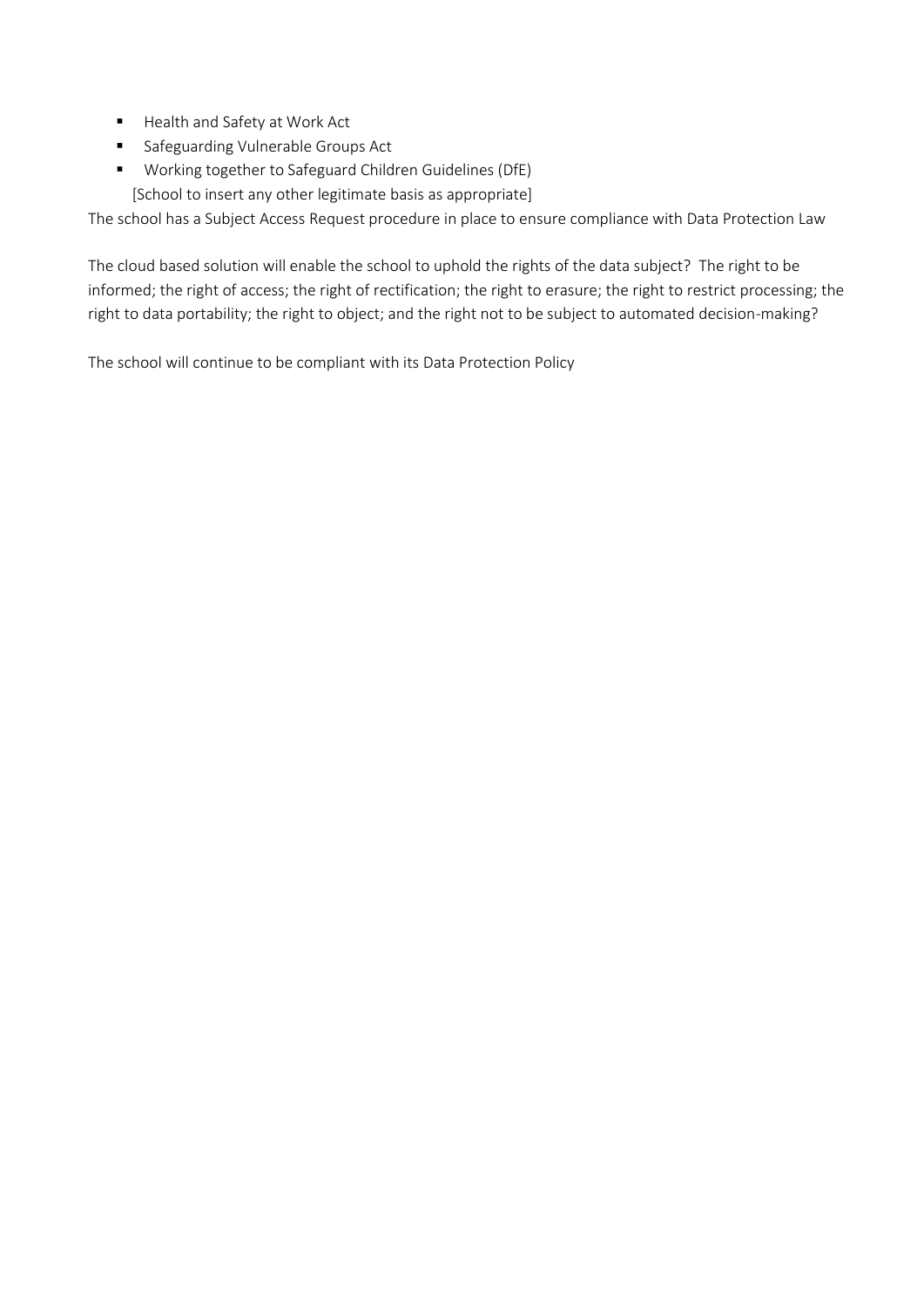<span id="page-9-0"></span>

| Describe source of risk and nature of potential impact on<br>individuals. Include associated compliance and corporate risks as<br>necessary. | Likelihood of<br>harm              | Severity of<br>harm                  | Overall risk              |
|----------------------------------------------------------------------------------------------------------------------------------------------|------------------------------------|--------------------------------------|---------------------------|
|                                                                                                                                              | Remote,<br>possible or<br>probable | Minimal,<br>significant or<br>severe | Low,<br>medium or<br>high |
| Data transfer; data could be compromised                                                                                                     | Possible                           | Severe                               | Medium                    |
| Asset protection and resilience                                                                                                              | Possible                           | Significant                          | Medium                    |
| Data Breaches                                                                                                                                | Possible                           | Significant                          | Medium                    |
| Post Brexit (GDPR noncompliance)                                                                                                             | Possible                           | Significant                          | Medium                    |
| Subject Access Request                                                                                                                       | Probable                           | Significant                          | Medium                    |
| Data Retention                                                                                                                               | Probable                           | Significant                          | Medium                    |
| [School to insert other information as appropriate]                                                                                          |                                    |                                      |                           |
|                                                                                                                                              |                                    |                                      |                           |
|                                                                                                                                              |                                    |                                      |                           |
|                                                                                                                                              |                                    |                                      |                           |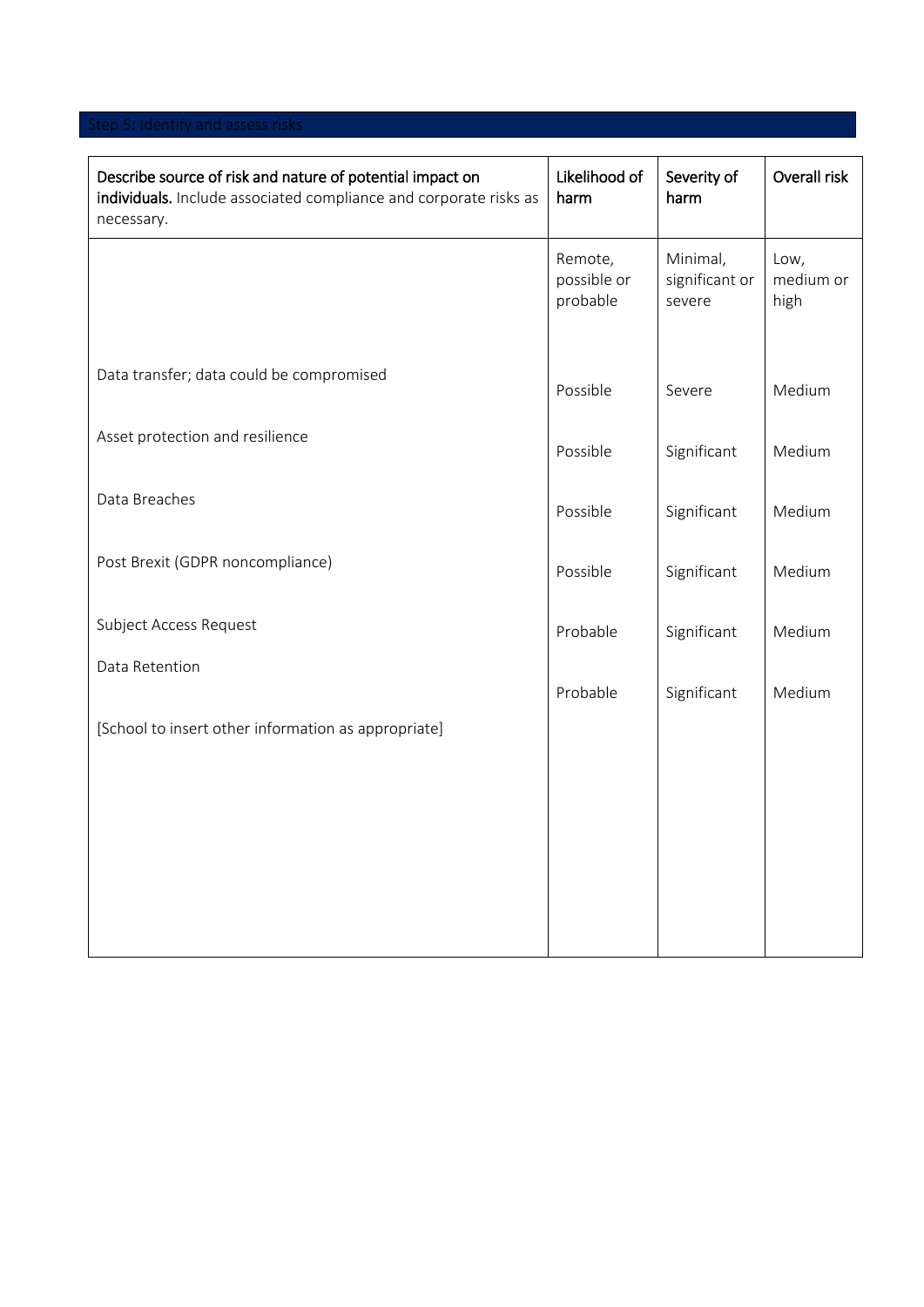### <span id="page-10-0"></span>Itep 6: Identify measures to reduce risk

| Identify additional measures you could take to reduce or eliminate risks identified as medium or high risk in<br>step 5 |                                                                |                                   |                    |                     |  |
|-------------------------------------------------------------------------------------------------------------------------|----------------------------------------------------------------|-----------------------------------|--------------------|---------------------|--|
| Risk                                                                                                                    | Options to reduce or eliminate risk                            | Effect on risk                    | Residual risk      | Measure<br>approved |  |
|                                                                                                                         |                                                                | Eliminated<br>reduced<br>accepted | Low medium<br>high | Yes/no              |  |
| Data Transfer                                                                                                           | Secure network, end to end encryption                          | Reduced                           | Medium             |                     |  |
| Asset protection<br>& resilience                                                                                        | Data Centre in EU, Certified, Penetration<br>Testing and Audit | Reduced                           | Medium             | Yes                 |  |
| Data Breaches                                                                                                           | Documented in contract and owned by<br>school                  | Reduced                           | Low                | Yes                 |  |
| Post Brexit                                                                                                             | Contingency plans in place                                     | Reduced                           | Low                | Yes                 |  |
| Subject Access<br>Request                                                                                               | Technical capability to satisfy data subject<br>access request | Reduced                           | Low                | Yes                 |  |
| Data Retention                                                                                                          | Implementing school data retention<br>periods in the cloud     | Reduced                           | Low                | Yes                 |  |
|                                                                                                                         | [School to insert other information as<br>appropriate]         |                                   |                    | Yes                 |  |
|                                                                                                                         |                                                                |                                   |                    |                     |  |
|                                                                                                                         |                                                                |                                   |                    |                     |  |